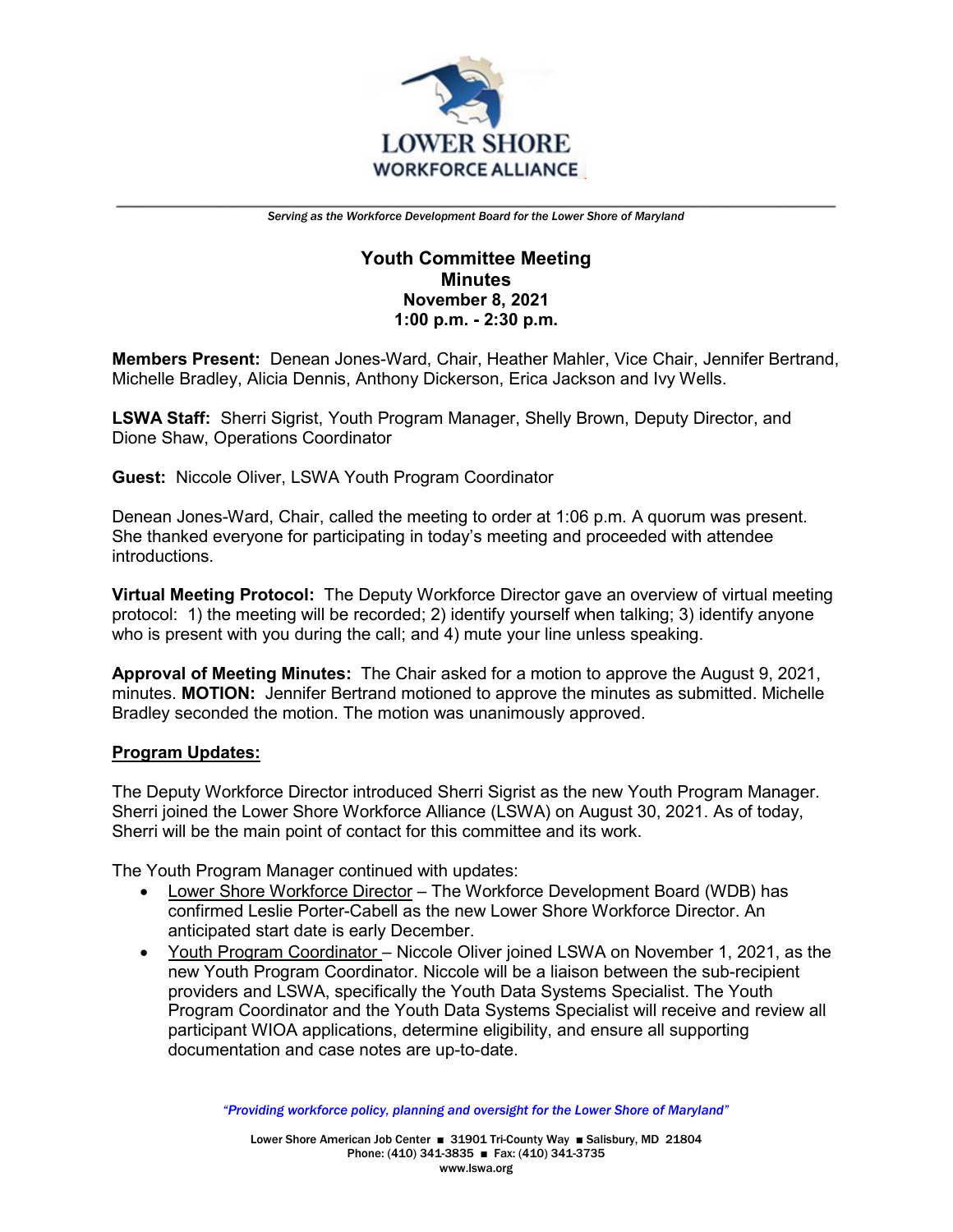

- Summer Youth Employment Program (SYEP) Wicomico, Worcester, and Somerset Counties employed 45 students this summer. Somerset and Worcester Counties spent all of their allocated funding and Wicomico County spent a little over half. The Youth Program Manager shared one success story from each county.
- Out-of-School Youth Program (OSY) –This is the final year of a three-year grant (October 1, 2021 – September 30, 2022). The Request for Proposal (RFP) for the next three-year grant will be announced in the spring of 2022.
- Handbook Training On November 3, 2021, a sub-recipient handbook training was held at the American Job Center for the sub-recipient providers: Grace Center and Telamon. Topics covered included eligibility requirements, program enrollment, case management, follow-up, grant management, and performance measures. The handbook is available to any committee member upon request.
- Metrix Learning has launched. This is an online educational platform offering over 6,000 courses, many leading to an industry-recognized credential or certificate and it is free to anyone living in Worcester, Wicomico, and Somerset counties. The Deputy Workforce Director said everyone must go through 20 hours of job readiness training, and once that is complete, the entire catalog will become available. The goal is to make the entire Lower Shore work ready.

## **Old Business**

**Youth Advisory Committee Meeting** – The Deputy Workforce Director reminded everyone that the December 2, 2021, Youth Advisory Committee meeting will be held virtually, 2:00 p.m. – 3:30 p.m. Committee members are invited to attend these meetings, however, you are particularly encouraged to attend this meeting. The topic of discussion will be the RFP solicitation process for the 2022 grant cycle. The emphasis this year will be to encourage organizations to collaborate and form a consortium to bid on the grant.

**Status of Strategic Goals** – The Deputy Workforce Director provided a review of Goal #1 and the Action Items for that goal.

- Goal #1: To increase employer engagement with workforce development and education systems in order to increase work-based training opportunities for at-risk youth. o Action items:
	- 1. Identify in-demand industries on the Eastern Shore. LSWA took the lead on that and the top five industries were identified. The spreadsheet was shared with the committee.
	- 2. Identify employers within each industry. Ivy Wells and Alicia Dennis volunteered to work on this Action Item. Ivy has identified employers in the Berlin area. Alicia is currently working on identifying employers for the three Lower Shore Counties.
	- 3. Interview employers and employees. Interview questions for Employers, Employees, and Educators have been developed.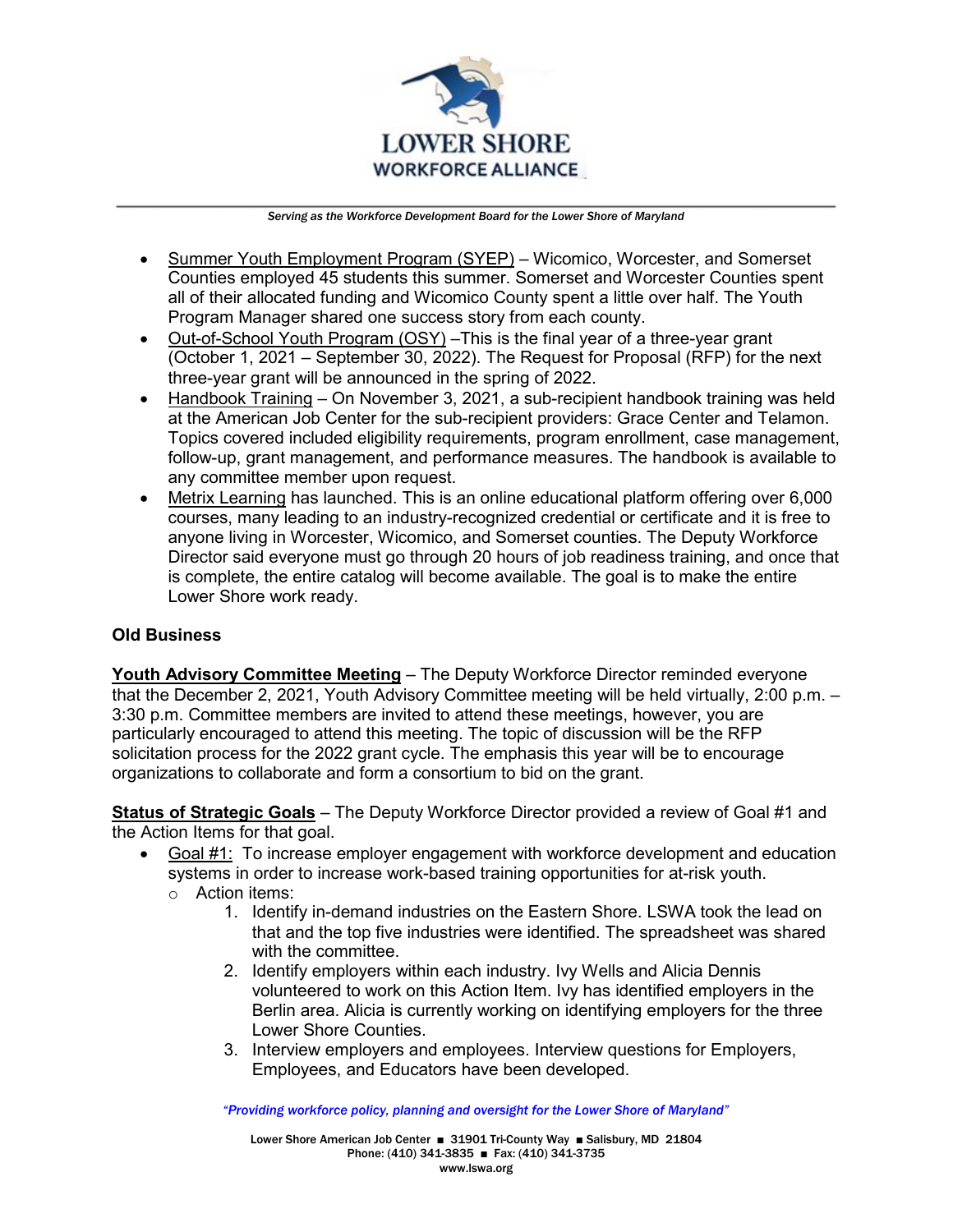

- 4. Video tours of Employers/Businesses. Jennifer Bertrand volunteered to assist with conducting video tours of businesses. LSWA can provide video equipment and assistance once Monique Snyder, Regional Communications Developer, returns from maternity leave in January.
- 5. Interview Educators that can provide training that leads to industry recognized credentials and career pathways. Denean Jones-Ward will assist with interviewing educators. Denean said, in January, she plans to connect with her peers at Wor-Wic, in Continuing Education, regarding the top five indemand industries identified. The Deputy Workforce Director reminded the committee that a script of interview questions was completed back in August. **ACTION ITEM:** The Youth Program Manager will email the Video Interview Questions to the committee.

The Deputy Workforce Director provided a review of Goal #2 and the Action Items for that goal.

- Goal #2: Increase community awareness to strengthen referral systems for youth provider organizations.
	- o Action items:
		- 1. Solicit guest speakers through the youth committee members and Advisory Committee. Heather Mahler has offered to solicit guest speakers. Jerrona Smith was our first guest speaker at the September 2, 2021, Youth Advisory Committee Meeting, and LSWA will be presenting at the December 2, 2021, Youth Advisory Meeting. A guest speaker is needed for the March 3, 2022, Youth Advisory Committee meeting. Heather said she plans to reach out to potential speakers after the beginning of the New Year.
		- 2. Research youth programs in the Tri-County area and identify contact person. LSWA staff has completed this task. **ACTION ITEM:** The Youth Program Manager will email the Area Youth Program Directory to the committee.
		- 3. Review any current community audits for gaps in youth services. Heather has also agreed to review current community audits for gaps in youth services. Heather told the committee that she found community need surveys, but she did not find any that specifically addressed youth gaps and services.

## **New Business**

**Youth Committee Chair** – The Deputy Workforce Director said Denean will conclude her tenure as Youth Committee Chair on December 8, 2021. Denean has agreed to remain on the Youth Committee. Her dedication to this committee and the young adults we serve is greatly appreciated. The Youth Committee Guidelines state that the Chair must be a member of the Workforce Development Board. Since Ivy serves on this committee, as well as the Workforce Development Board, she has accepted the position of Youth Committee Chair. Her appointment will go before the Steering Committee for approval later this month and then to the Board for